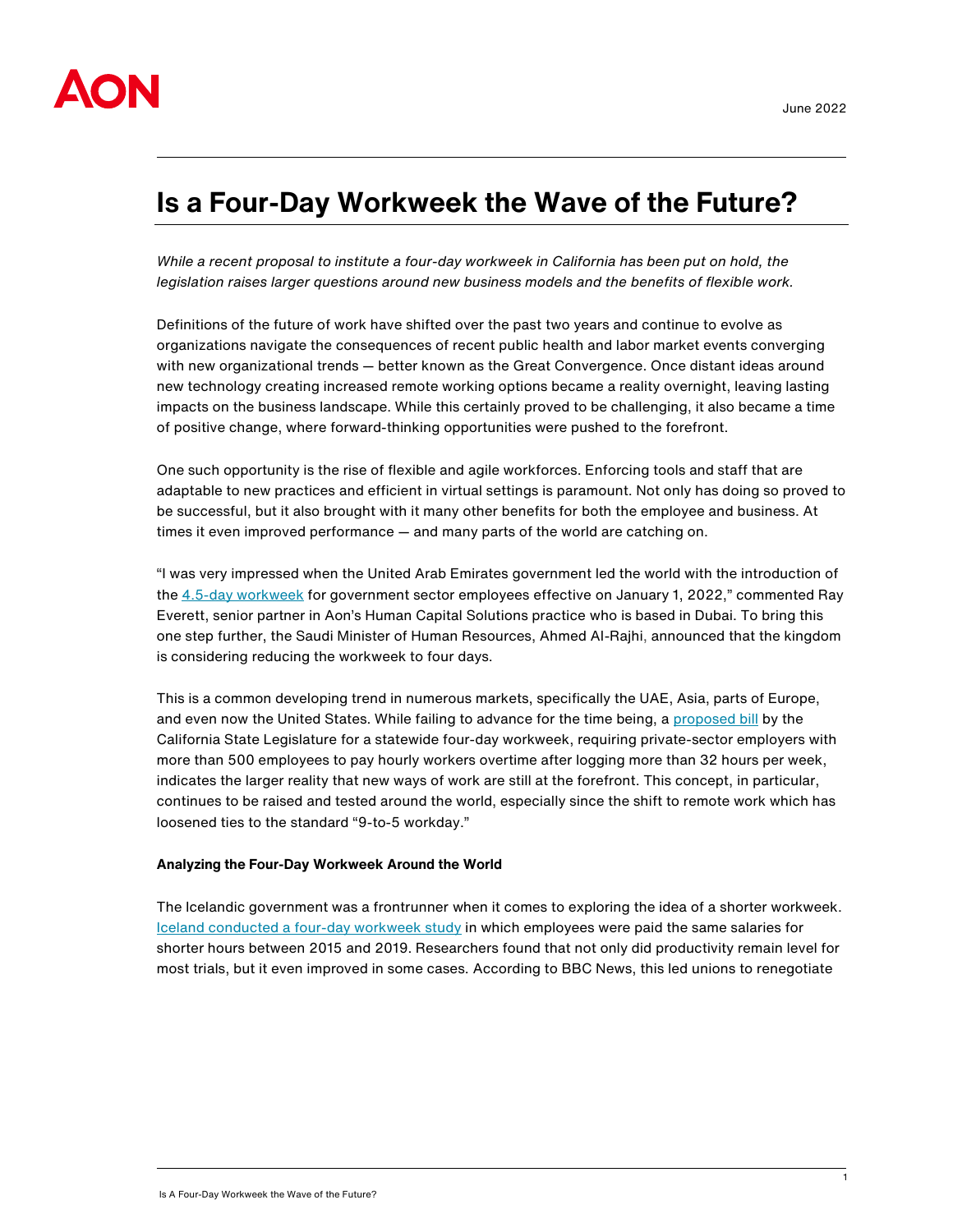

working patterns, with 86 percent of Iceland's workforce either moving to shorter hours for the same pay or having the ability to do so. $<sup>1</sup>$ </sup>

New Zealand also participated in similar trials, starting with estate planners Perpetual Guardian in 2018, where 240 staff members tested a four-day week. The results saw 78 percent of employees claiming to be able to better manage their work-life balance — an increase of 24 percentage points. New Zealand company Unilever, soon followed their lead, placing 81 employees into a year-long trial in 2020.<sup>2</sup>

Perhaps such experiments sparked the United Kingdom to recently announce that more than 3,000 workers at 60 companies will trial a four-day workweek — one of the largest pilot programs of its kind. The goal of "4 Day Week Global" is to examine how employment patterns work across a broad range of industries, offering improved work environments and flexible opportunities to help attract and retain staff.<sup>3</sup>

Then there was Microsoft Japan, who experimented with reducing the workweek by one day in 2019. The results were a 40 percent boost in productivity, according to Business Insider. Perpetual Guardian, an estate planning firm in New Zealand, similarly conducted an eight-week trial in 2018. The results included higher levels of job satisfaction, lower levels of stress, a greater sense of work-life balance and in turn, improved business performance.<sup>4</sup> The company decided to make the changes permanent and to this day, employees continue to work, as the saying goes, "smarter, not harder."

In terms of legislative action, the United States is a little behind other parts of the world. However, with the recent California proposal for an official four-day workweek, it's clear that the momentum is there. We are seeing this hold true especially in the technology industry, where four-day workweeks are becoming more common. San Francisco tech startup Emtrain, for example, implemented a four-day workweek last summer and the company reported no adverse impact on business metrics. In fact, performance improved, with 82 percent of the workforce claiming to feel healthier, both physically and mentally, after the switch.<sup>5</sup>

<sup>1</sup> https://www.bbc.com/news/business-

<sup>57724779#:~:</sup>text=Trials%20of%20a%20four%2Dday,place%20between%202015%20and%20201 9.

<sup>2</sup> <https://www.weforum.org/agenda/2022/01/four-day-week-work-life-balance-trial/>

<sup>3</sup> https://www.theguardian.com/business/2022/apr/04/thousands-of-uk-workers-to-take-part-in-fourday-week-

trial#:~:text=More%20than%203%2C000%20workers%20at,place%20anywhere%20in%20the%2 0world

<sup>4</sup> [https://www.fastcompany.com/90325704/this-new-zealand-company-proves-how-4-day-work-weeks](https://www.fastcompany.com/90325704/this-new-zealand-company-proves-how-4-day-work-weeks-are-great-for-business)[are-great-for-business](https://www.fastcompany.com/90325704/this-new-zealand-company-proves-how-4-day-work-weeks-are-great-for-business)

<sup>5</sup> <https://www.foxbusiness.com/lifestyle/four-day-work-week-california-tech-startup>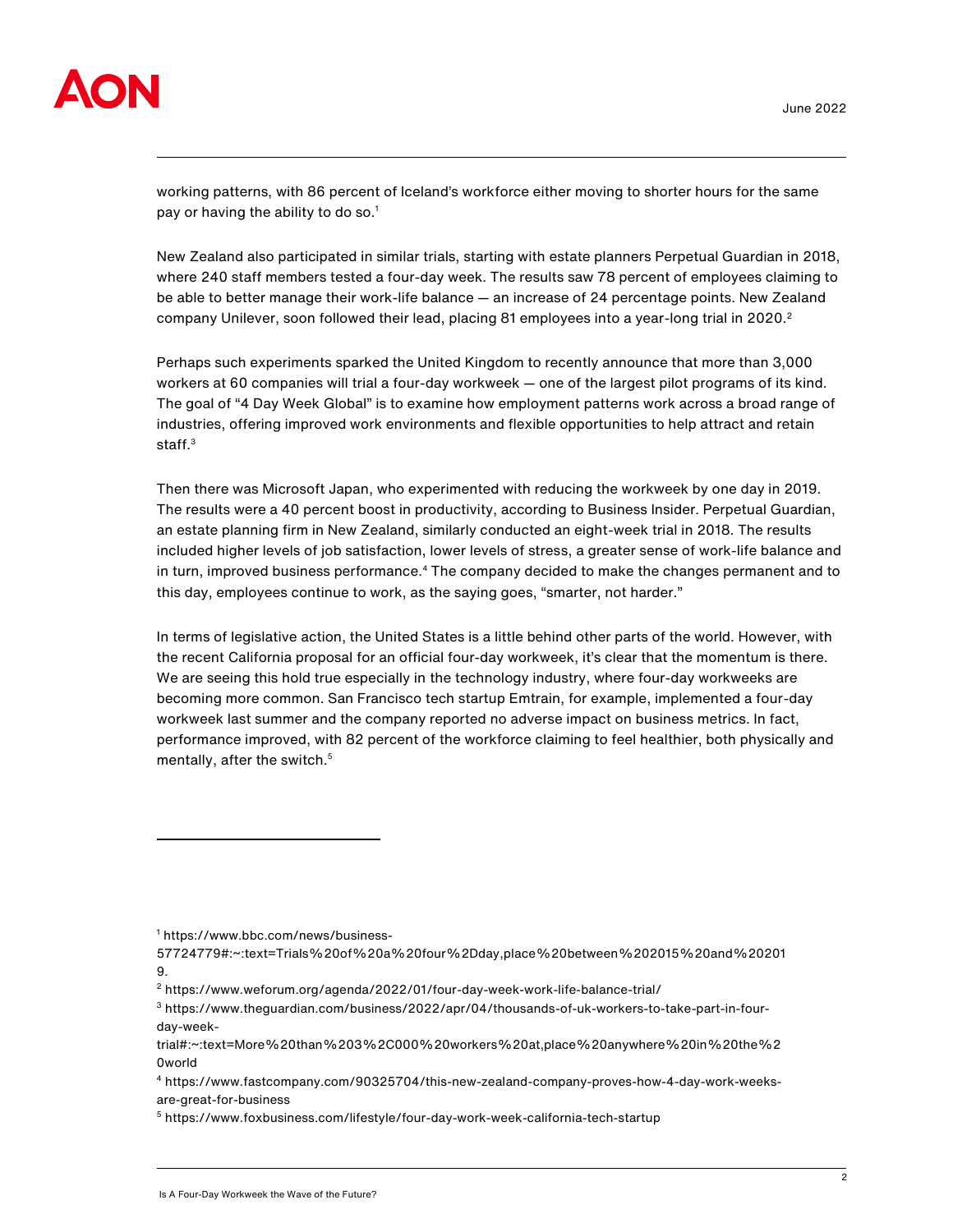

Another San Francisco-based tech company, Starship, introduced a shorter workweek which eventually became permanent policy. "There are a couple obvious reasons why we're doing this," commented Sean Engelking, Starship's CEO and co-founder in a post on LinkedIn announcing the change. "The first is that we're getting more done and trust that this will continue. The second is that we believe this moment demands a renewed focus on mental health and work-life balance." Crowdfunding platform, Kickstarter, also publicized its plans for a four-day workweek pilot this year.<sup>6</sup>

## **The Benefits of Flexible Work**

So, what's the main driving force of this sudden surge in attention around the four-day workweek? According to [Aon's recent health survey](https://www.aon.com/2021-health-survey-results), wellbeing issues have gained traction since the COVID-19 pandemic, with employers citing work/life balance as the second most important wellbeing issue (after mental health) at 71 percent.<sup>7</sup>

The direct link to employee wellness and flexible workplace practices is clear. The more companies that embrace work-life balance, the happier and healthier employees will feel, which then translates to improved motivation, loyalty and overall morale.

Since the pandemic, granting flexibility around *where* you work has largely become an expectation. However, if companies want flexibility to truly stand out in their employee value proposition, they should focus on the *when*. Whether it's through shorter workweeks or simply measuring performance by output versus hours, this will give organizations a strong competitive edge — especially in the current competitive talent market, where companies across all industries are grappling to attract and retain talent with skills needed to support future growth. However, it is important to note that not all roles are set up to embrace flexible work and will require a major rethink of staffing structures. While it's not impossible for these jobs to eventually reach four days, doing so may require more investment in staffing than the industry can afford, posing a significant hurdle.

#### **Potential Risks**

Even though a shorter week inevitably contributes to the demand for more flexible work, does it tackle the [risk of employee burnout?](https://www.aon.com/risingresilient/whitepaper/long-hours-and-burnout/#:~:text=In%20our%20paper%2C%20Long%20hours,the%20crucial%20role%20of%20managers) Or could it, in fact, only add to this prominent concern for much of the workforce? [Aon's 2021 Global Wellbeing Survey](https://www.aon.com/global-wellbeing-survey.aspx) identified the top wellbeing risks impacting company performance as 67 percent stress, 46 percent burnout and 37 percent anxiety.<sup>8</sup> It's evident that there is a lasting impact on burnout, stress and trauma from the pandemic and employers must be even more

<sup>6</sup> <https://www.theatlantic.com/family/archive/2021/06/kickstarter-four-day-workweek/619263/>

<sup>7</sup> The Aon Health Survey 2021 and Beyond, May 2022

<sup>&</sup>lt;sup>8</sup> This survey was conducted by Aon in partnership with IPSOS and included 1,648 questionnaires, covering a total of 41 countries.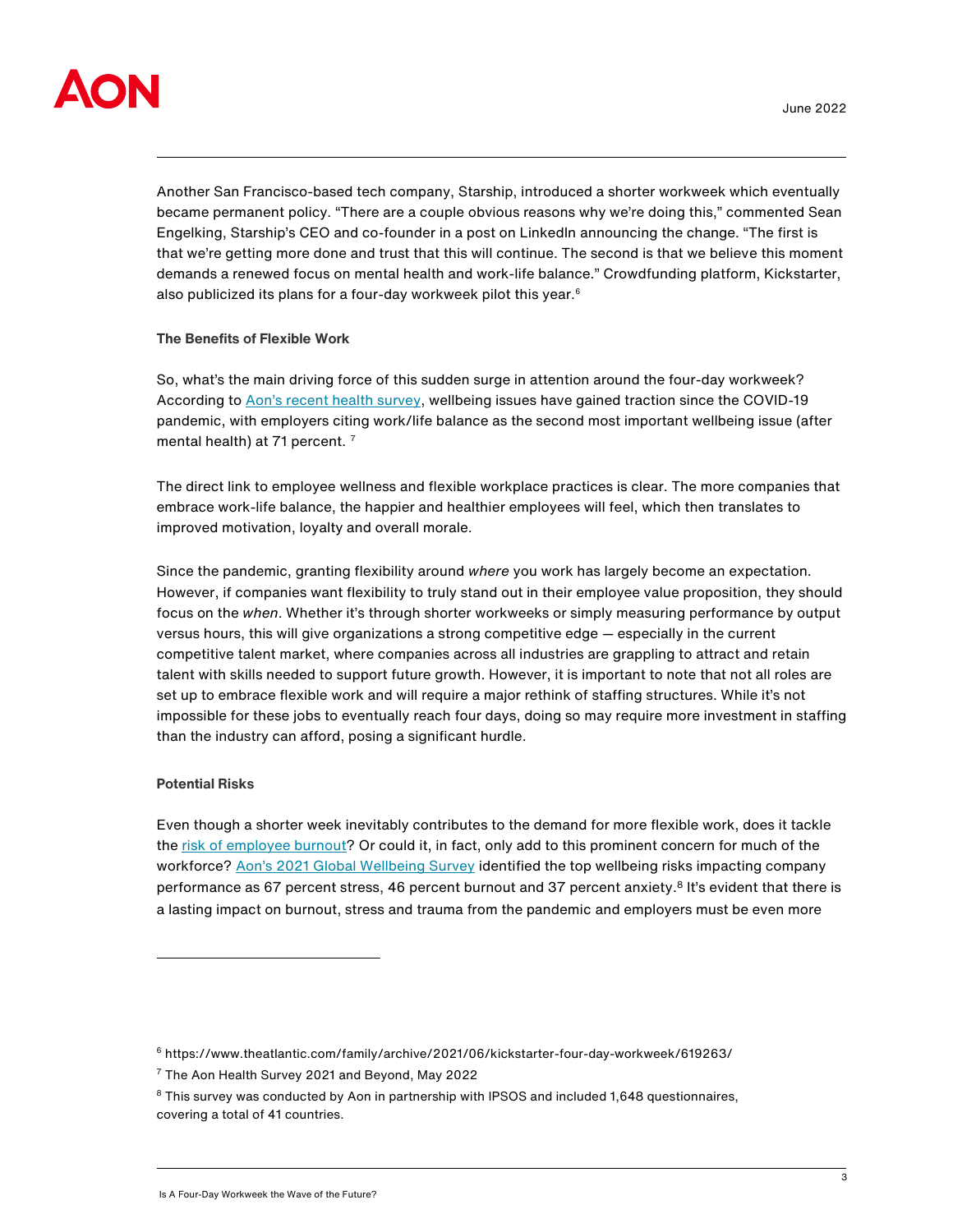

mindful of employee wellbeing. Thus, if productivity remains the same with a four-day week, will burnout eventually catch up? This is an important factor to consider.

Many companies around the world are adding hours to the typical workday, resulting in four 10-hour days each week to gain that extra day off. There's no denying that the compressed workweek will need increased levels of focused attention, time management, prioritization and motivation. Are businesses putting measures in place to support their people in this new model? Past experiments indicate the potential ill effects of longer workdays, such as employees feeling overworked and fatigued. Long working hours, increased workload and the pressure to perform elevate the risk of work-related stress, threatening to undermine the resilience of both individuals and organizations.

Another potential obstacle is inconsistency in policies across geographies. While the UAE government recommends a shorter workweek, there is a challenge around consistency in policies for the region. To add to this, based on a recent Aon UAE HR pulse survey<sup>9</sup>, only a 21 percent of private sector firms are following the government's lead. A small number of firms are reducing pay, while others are adding an extra hour to each day of the remaining workweek.

However, it's clear that companies and workforces are still willing to take this risk. Putting employee resilience at the center of your wellbeing strategy is the key to overcome these potential challenges. Risk mitigation always starts with ensuring you have a healthy workforce in place.

## **Next Steps**

The circumstances of the pandemic have forced firms to rethink their strategies and cultivate a workforce that is goal-oriented, motivated and can easily adjust their working schedules without compromising end results. This begs the question, what next? Based on the reality uncovered in numerous four-day workweek experiments and the mostly positive results of virtual work during COVID-19, maybe it's time to bring current discussions around remote and hybrid working models to the next level.

"It's worth considering the emerging idea that dismisses the typical 9am to 5pm workday, as long as the work is getting done" says John McLaughlin, partner in Aon's Human Capital Solutions practice. "If all responsibilities are completed — whether in four days or five— the argument against a less structured workday has become diluted. This was especially true during the pandemic when organizations experienced the benefits of flexible working first-hand."

At the end of the day, it comes down to embracing change. According to a recent survey by Deloitte, 46 percent of millennials and 40 percent of Gen Zs rank flexibility and adaptability as the behavior most

<sup>9</sup> Survey results include input from over 220 participating firms across all sectors in UAE.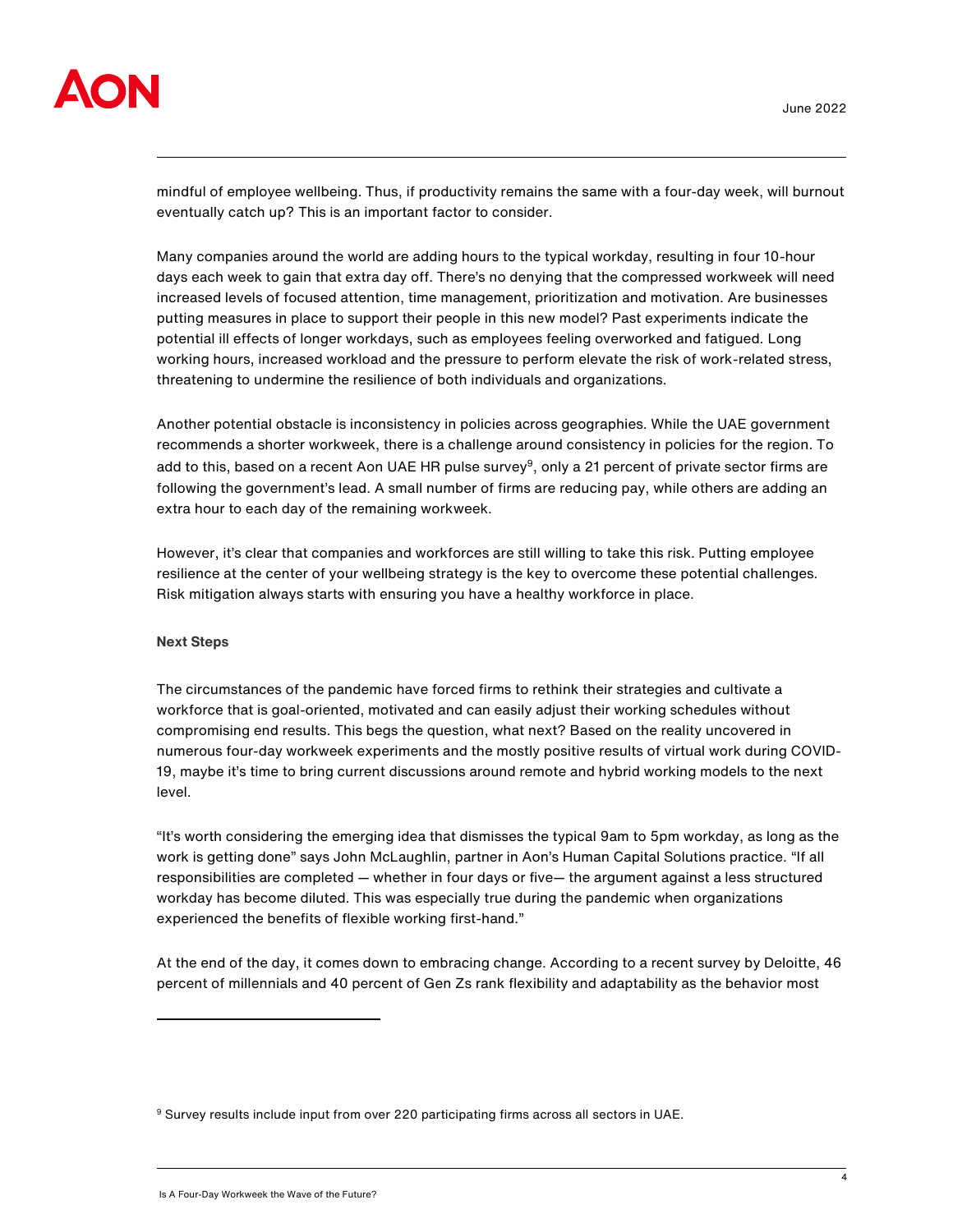

critical to business success by a wide margin. A quarter of millennials and 22 percent of Gen Zs said they would prefer to work in office "a little to a lot less often" than previously.<sup>10</sup> Clearly, young professionals are ready, willing and eager to accept new approaches to work, starting with added flexibility. No matter what form of this you choose for your firm, this new-found freedom is the key for generations to come. Those who embrace it will reap the benefits.

For more insights on the future of work, please write to one of our human capital experts at [humancapital@aon.com.](mailto:humancapital@aon.com)

<sup>10</sup> [https://www2.deloitte.com/global/en/pages/about](https://www2.deloitte.com/global/en/pages/about-deloitte/articles/millennialsurvey.html?id=us:2el:3dp:wsjspon:awa:WSJCMO:2021:WSJFY21)[deloitte/articles/millennialsurvey.html?id=us:2el:3dp:wsjspon:awa:WSJCMO:2021:WSJFY21](https://www2.deloitte.com/global/en/pages/about-deloitte/articles/millennialsurvey.html?id=us:2el:3dp:wsjspon:awa:WSJCMO:2021:WSJFY21)